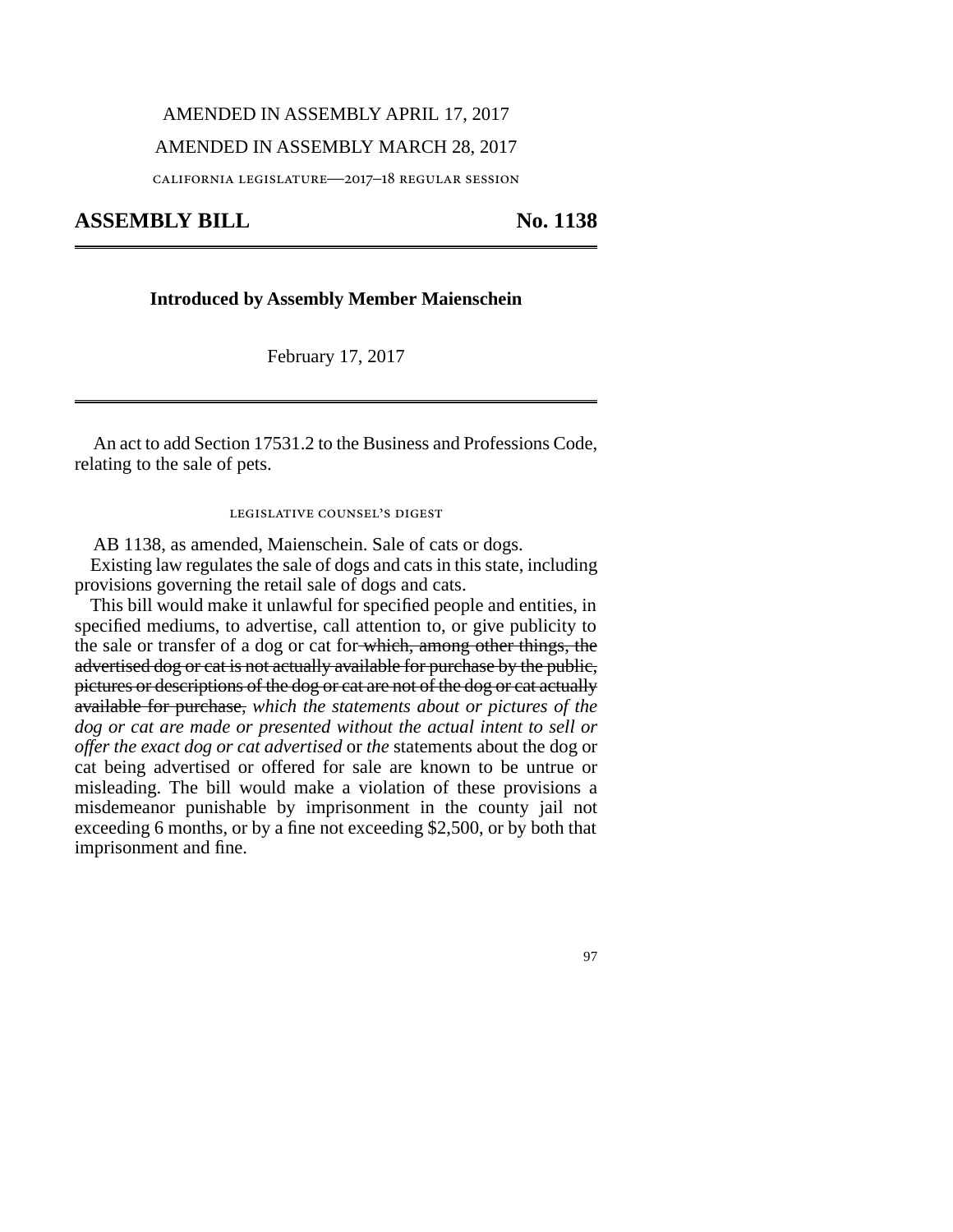The California Constitution requires the state to reimburse local agencies and school districts for certain costs mandated by the state. Statutory provisions establish procedures for making that reimbursement.

This bill would provide that no reimbursement is required by this act for a specified reason.

Vote: majority. Appropriation: no. Fiscal committee: yes. State-mandated local program: yes.

# *The people of the State of California do enact as follows:*

1 SECTION 1. Section 17531.2 is added to the Business and 2 Professions Code. to read: Professions Code, to read:

3 17531.2. (a) It is unlawful for any person, firm, or corporation, 4 in any newspaper, magazine, circular, form letter, or any open 5 publication, published, distributed, or circulated in the State of line 6 California, including over the Internet, or on any billboard, card, 7 label, or other advertising medium, or by means of any other 8 advertising device, to advertise, call attention to, or give publicity 9 to, the sale or transfer of a dog or cat for which any of the following  $10$  apply: 11 (1) The advertised dog or cat is not actually available for 12 purchase by the public at the time of the advertisement or offer.

13  $(2)$  Pictures or descriptions of a dog or cat are not of the dog or

- 14 cat actually available for purchase by the public at the time of the 15 advertisement or offer.
- advertisement or offer.

 $16 \t\t (3)$ 

17 (1) Statements about the dog or cat being advertised or offered 18 for sale are known, or by exercise of reasonable care should be 19 known, to be untrue or misleading.

20  $(4)$ 

 line 21 *(2)* Statements about *or pictures of* the dog or cat are made *or* 22 *presented* without the actual intent to sell or offer the exact dog 23 or cat so-advertised *advertised, pictured*, or offered.

24 (b) In addition to any other penalty provided by law, any 25 violation of this section is a misdemeanor punishable by 26 imprisonment in the county jail not exceeding six months, or by 27 a fine not exceeding two thousand five hundred dollars  $(\$2,500)$ ,

28 or by both that imprisonment and fine.<br>29 SEC. 2. No reimbursement is required. SEC. 2. No reimbursement is required by this act pursuant to 30 Section 6 of Article XIIIB of the California Constitution because

97